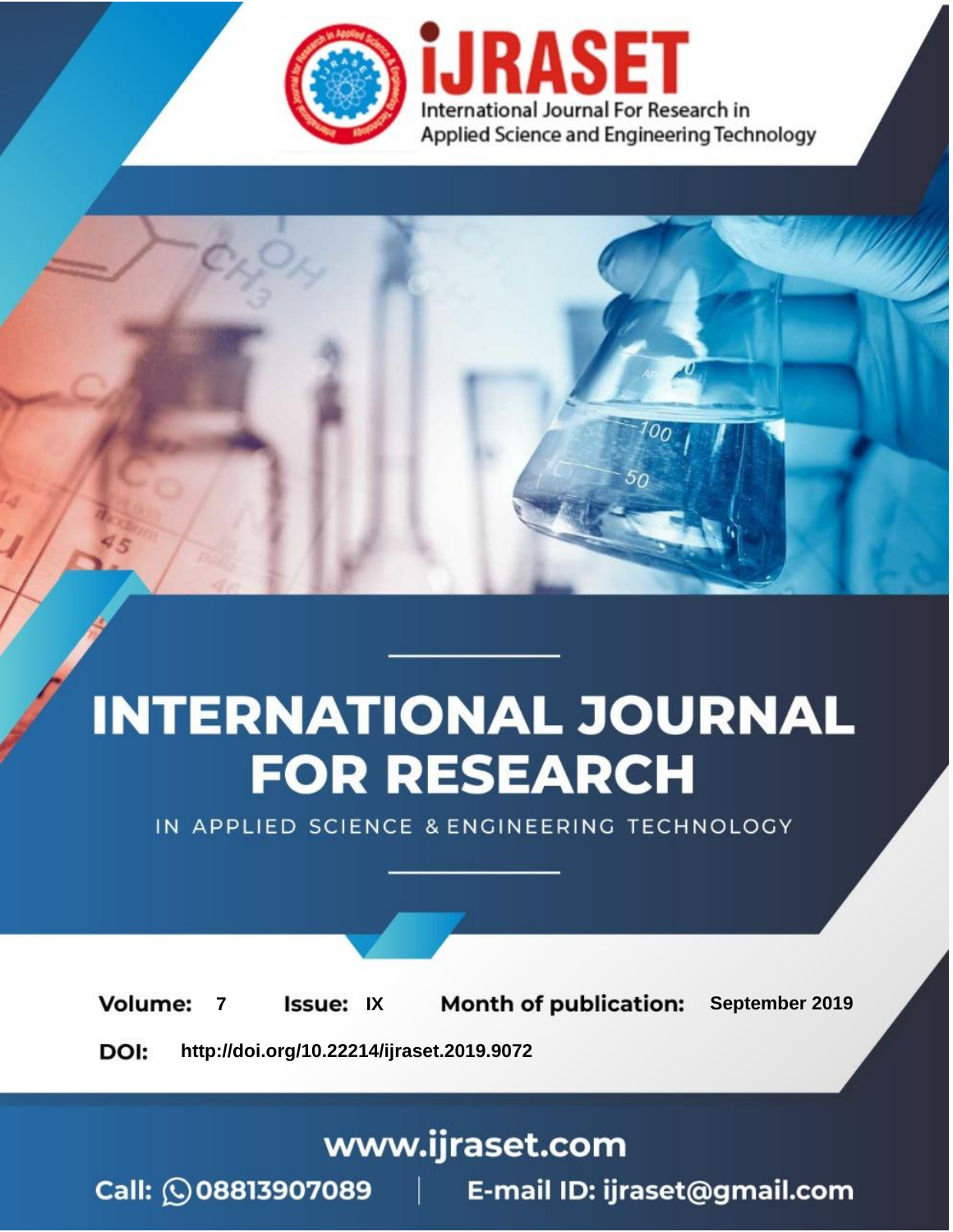

# **Effective Energy Management IOT Framework for Smart Metering System**

Bharti Gupta

*Asst. Professor, Faculty of Computer Applications & IT, GLS University* 

*Abstract: A smart city always concern about effective energy consumption in order to save energy as possible. A smart meter display result of consumed unit in specific time frame (real time result). Internet of things and advance metering infrastructure both enables more reliable smart city. Many countries have already deployed smart meter since early 2000s. This provides social, economic and environmental benefit in smart grid technologies. In this paper we have proposed control and monitoring IOT technology for effective energy management in smart metering system. Keywords: IOT, NILM, MDM, smart meter, smart grid.*

#### **I. INTRODUCTION**

The energy consumption has been increased in remarkable rate of 2.7% in every year. Most report shows that 72% of total energy consumption is by commercial building and residential building [1] and around 30 % of energy usually wasted building and corporate park [2]. For energy management in such built in environment, research have been made in smart building and smart grid technology.

Our primary concern is energy efficient control strategy and monitoring the real time on/off of electrical appliances. The monitoring provides needed information of smart control devices and wireless senor network gives advantage to them. In building [12] where broadly distributed smart electrical devices in each floor requires a smart meter, which increase the cost of smart meter deployment, system maintenance and data collection. Then building got a major task to manage the cost of smart meter deployment and auditing the real time accuracy of working of devices [13].

# *A. Related work*

For this huge amount of smart meter deployment where energy auditions become a large problem for both industry and academia. There are two main part of this related literature.

The first one is NILM (non-intrusive load monitor) based on on/off state disaggregation. Deploying cost of smart meter is been reduce by this approach because it focus on deploying only one high frequency smart meter at power load tree. And disambiguate the on/off states of appliances by transmitting a signal and pattern recognition. Hart proposed reactive load signature detection with this approach [3]. Patel et al. introduced event detection and performed the preconisation by electrical noise in [4]; and end use detection addressed by Farinaccio et al [5]. The Wang [6] proposed a technique for track on/off states of massive electrical appliances by light weight compressive network. In [7] paper, they introduced a light weighted low cost smart meters that can work in relatively low frequency. They also introduced the energy monitoring, tracking of efficiency and optimization of smart meter development.

The second one literature is about fidelity energy auditing system. Such as in [8], Jiang et al. provided high-fidelity monitoring electrical usage in built in environment by utilization of contextual metadata for development and design of a wireless sensor network. The PowerNet introduced by Kazandjieva [9] that was hybrid sensor network used for monitoring the utilization and power of smart devices in large scale. The development of wireless plug-load electric meters in built in environment by Dawson-Haggerty [10]. Instead of making on/off state of appliances by RFID sensor and amount energy consumption, the [7] considering relation between smart meter deployment cost and state tracking accuracy.

They [7] consider electrical network as a tree form where leaf act as electrical appliances and nodes are the outlets. And smart meters are placed at every node for monitoring the real time electricity consumption by appliances. The on/off states of every appliance are unknown variable that provide vital state for smart meter technologies. We will have  $2<sup>n</sup>$  number of possible on/off state for n number of appliances. For such network and real time state we require large amount of smart meters. The key challenges were to deploy minimum amount of smart meter with high accuracy of state tracking. These challenges have following contribution.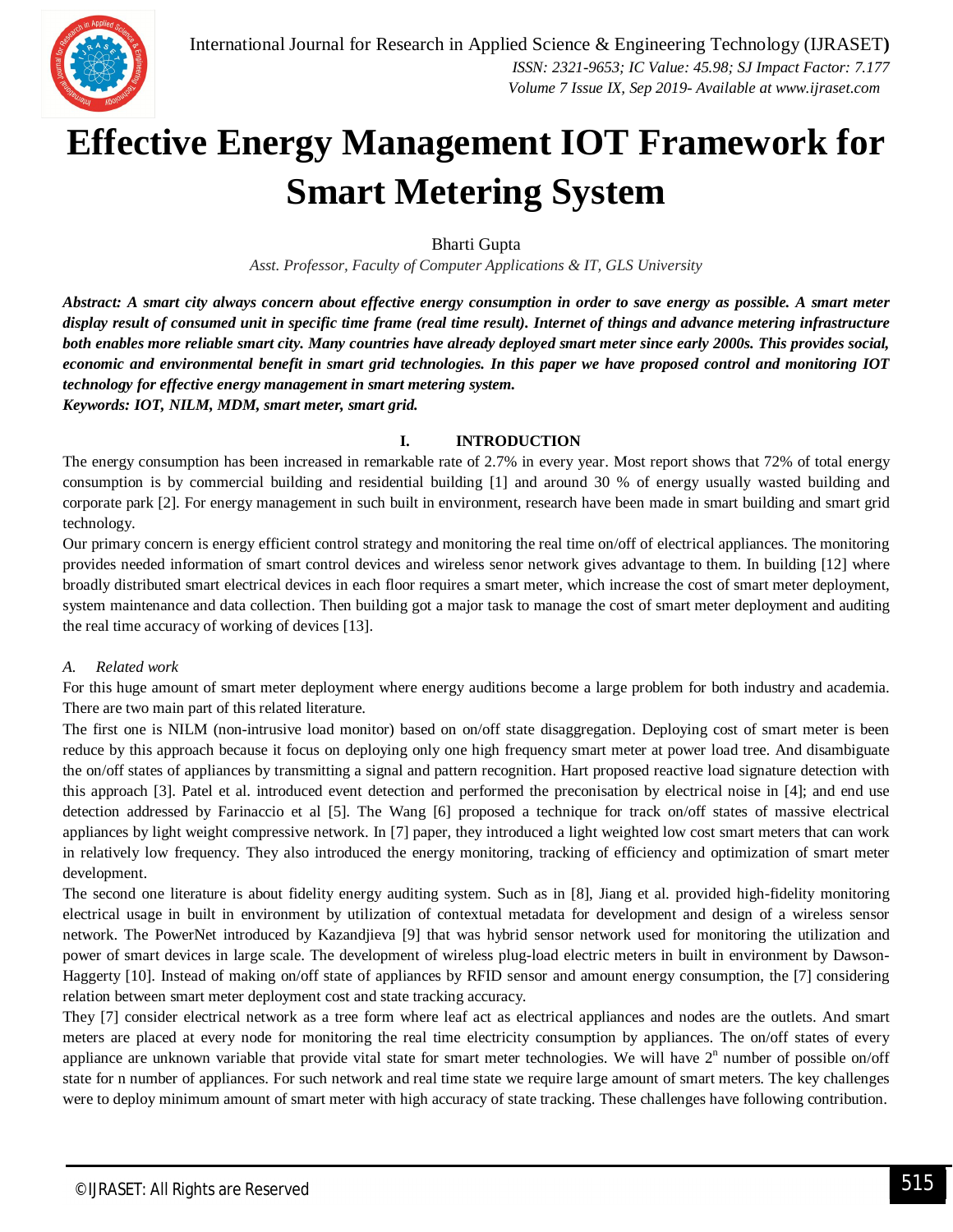

International Journal for Research in Applied Science & Engineering Technology (IJRASET**)**

 *ISSN: 2321-9653; IC Value: 45.98; SJ Impact Factor: 7.177 Volume 7 Issue IX, Sep 2019- Available at www.ijraset.com*

- *1) Load tree Decoding:* In this load tree are splits into set of single root tree where efficient decoding methods decode the state of leaf appliances by smart meter root. This condition provides necessary high-accuracy decoding.
- *2) Hardness Proof And Algorithm Design:* The problem of minimum smart meter deployment cost while satisfying necessary condition for state decoding is an NP hard problem. So [11] consider the appliances have bounded power consumption and load trees have only bounded node degree.
- *3) Simulation Assessment:* There were an assumption that [12] decoding algorithm and smart meter deployment scheme with field data. It has been determine that there algorithm reduces 70% of power load networks in simulation.



Figure 1: smart meter deployment mapping to observation matrix.

# *B. Our Contribution*

As above approximation algorithm consider [16] about minimum smart meter cost and high accuracy state decoding by assumption electrical appliance as in tree form. In our proposed algorithm we also consider the same but instead of greedy algorithm we use the dynamic algorithm.

In rest of our paper is arranged as follows. Section II introduces about model of system and vector decoding. We proposed out optimization algorithm in section III. Simulation result in Section IV. And finally conclusion at section V.

#### **II. PROPOSED METHODOLOGY**

The typical energy distribution in building can be represented in form of tree, which is hierarchical load tree. Power entrance in building is recognized as root of tree. The outlets are non-leaf nodes which are connected smart meter. And leafs are the actual electrical appliances. We provide total consumptions of appliances by smart meter in the sub-tree rooted at monitored node shown in figure1.

The energy consumption value when any turn on is represented in power pattern. The statistical power of each *i* appliances are denoted a by  $(Pi, \theta i)$  where  $\theta$  is power deviation and P is power consumption value. In the real time  $[(1 - \theta i)P_i, (1 + \theta i)P_i]$  bounded power consumption with high probability by various training methods.

We assume the n appliances and m meter on a loaded tree in my aP  $\approx$  z model. We formulated the model between smart meter and appliance states where:

- *1*)  $P \in N^{nXm}$  is pattern matrix. Here P is smart meter deployment power and setting for n appliances.
- 2)  $a \in \{0,1\}^n$  is sector vector (indicates on/off)

*3*)  $z = (z_i | i = 1, ..., m) \varepsilon N^m$  is observation vector where each *zi* indicates the power measurements of smart meter *i*.

Our main goal is determine the state of appliances and reading by m deployed smart meter. Our task is make effective pattern by understanding relationship between smart meter deployment and state of appliances.

#### *A. State vector Decoding*

Here we explore the relation between state accuracy and smart meter deployment. We must find the state of vector on a given matrix in each time slot.

Minimize  $\|aP - z\|_2$ 

(1)

Subject to 
$$
a_i \in \{0,1\}
$$
, for all  $I = 1, \ldots, n$ .

Least square estimation (LSE) is approach of this problem which can solve by various algorithms such as Tibshirani algorithm [10]. In decode phase power load tree are decomposed into sub-tree which also called mono-meter tree. For explaining this, let consider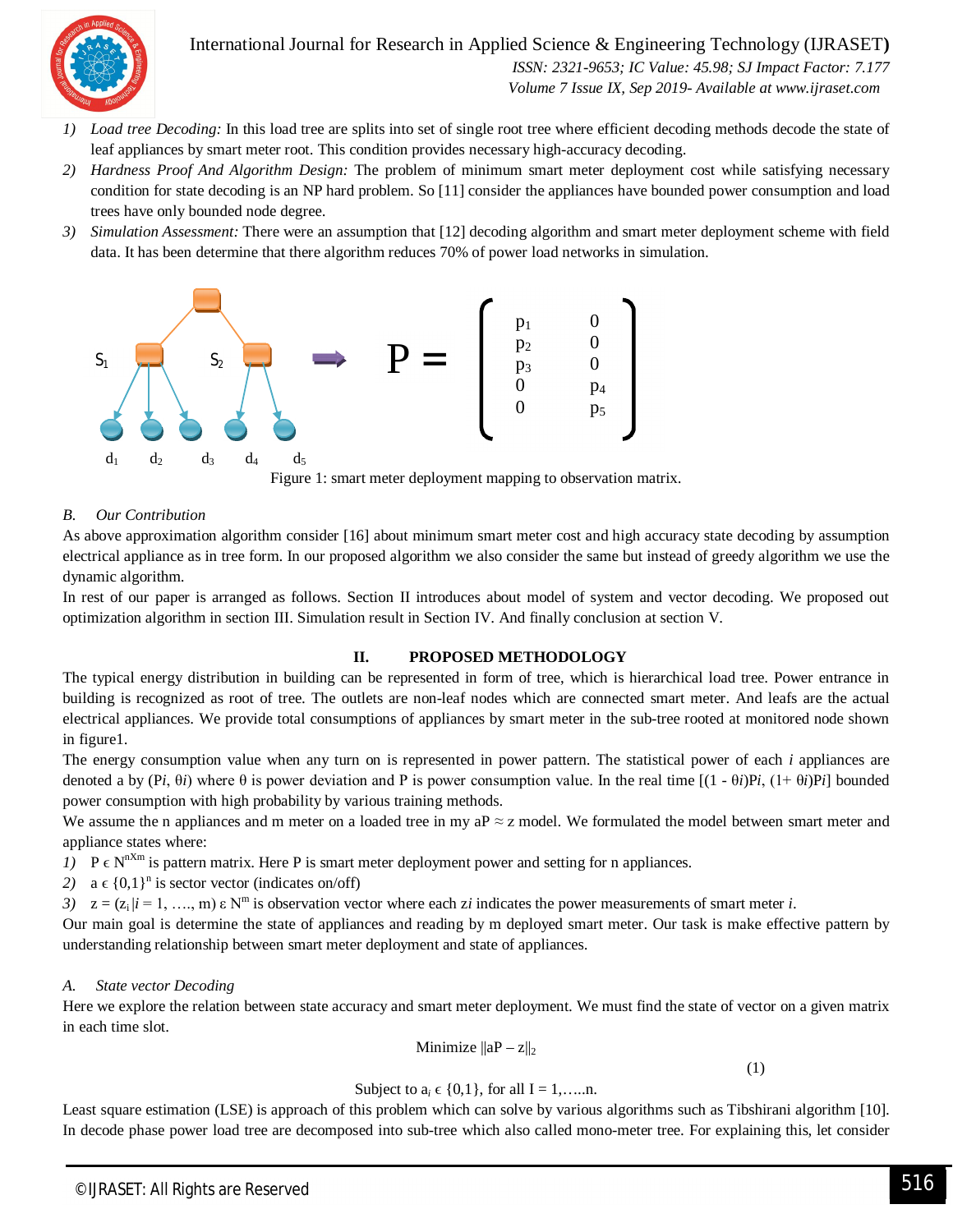

 *ISSN: 2321-9653; IC Value: 45.98; SJ Impact Factor: 7.177 Volume 7 Issue IX, Sep 2019- Available at www.ijraset.com*

an environment where v is a load tree which is monitored by smart meter. In this, smart meter  $ST(v)$  is value of power consumption by appliances in sub-tree. Here load tree  $T = (V,E)$  is decomposed into m mono-meter tree shown in figure 3. As we know on/off state of appliances are independent o each other. So meter of such appliances also be distributed and solved parallel.

LSE algorithm is directly applied on each mono-meter tree and these mono-meter trees can be decoded in parallel. The n number of node in mono-meter tree is  $n_v \ll r$  and running time could be reduce sharply. However, there is only single observation value from mono-meter tree and corresponding state in map table. Offline pre-process mode are applied to make mapping table where we sort them according to their power consumption in time  $O(n_v 2_v^n)$ . At each interval of time, online decode running time be  $O(n_v)$ . In general, users always desire to minimize the number of smart meters in building. So we need to connect many appliances to a monometer tree and mean while must disambiguate the on/off state.

# **III. PROPOSED ALGORITHM**

In our methodology, we define that our main goal to reduce smart meter deployment cost and also provide good accuracy for monitoring electricity consumption by appliances. The algorithm1 define the smart meter deployment problem with following input and desired output.

*1) Input:*  $T = (V, E)$  is a load tree with N nodes. And L set of leaves in T. Each leaf have power pattern (pi,)

*2) Output:* The minimum deployments of smart meters with accuracy in monitoring appliances.

We need to utilize the all smart meter useful, for reducing the number of smart meter. In the algorithm1, we consider smart meter can only be place which ST(Father(v)) is not clear where v is child of father(v). And then apply the dynamic algorithm got optimal result. Here we use bottom up approach for retrieval of father node by child node. Let Tree v have n number of node such as v1, v2, v3, ….., vn. To make mono-meter tree generated from visited node to clear, we make cut-off original tree into sub-tree in iteration. If  $ST_i(v)$  is not clear, then we deploy smart meter at child node v to make it clear. Here in iteration, we search for sub of sub-tree to C*min* sub set load tree and generate new sub-tree with mono-meter.

Even if  $ST_i(v)$  isn't clear than there is no need of smart meter to be deploy in child v.

This algorithm reach to root when all the node are visited because smart meter always want the root.

Algorithm 1: Dynamic algorithm for SMDP

```
INPUT : Tree T = (V, E) with integers on the leaves
OUTPUT: Set D \subseteq V to deploy smart meters
D = \emptysetfor all i \leftarrow 1 to n do node when searching from bottom to the root
              if ST(v) is "Not clear" then
          let v be the i
          Cmin = Children(v)for all C \subseteq Childof(v) do
                         ST_{(v)=ST(v) \setminus (ST(u))}if |Cmin| > |C| and STu \in C(v) is "Clear" then
                         C min← C end if
              end for D ← D ∪ Cmin
              T \leftarrow T \setminus ST(u), \forall u \in Cend if
     end for
return D
```
The algorithm2 will provide us the state of leaf or appliances connect to a network. If we get mono-meter tree not clear than there must be some overlapping in observation ranges. In mono-meter tree, any appliances may have only two states. The process of checking weather mono-meter is clear or not clear, we have following steps:

*a)* Number all possible expect observation values and expected power consumption of all appliances.

 $S^j = \{a^v | a^v \in \{0,1\}^{nv}$ , and  $a_i^v = 0$ , for all  $i > j$  (2)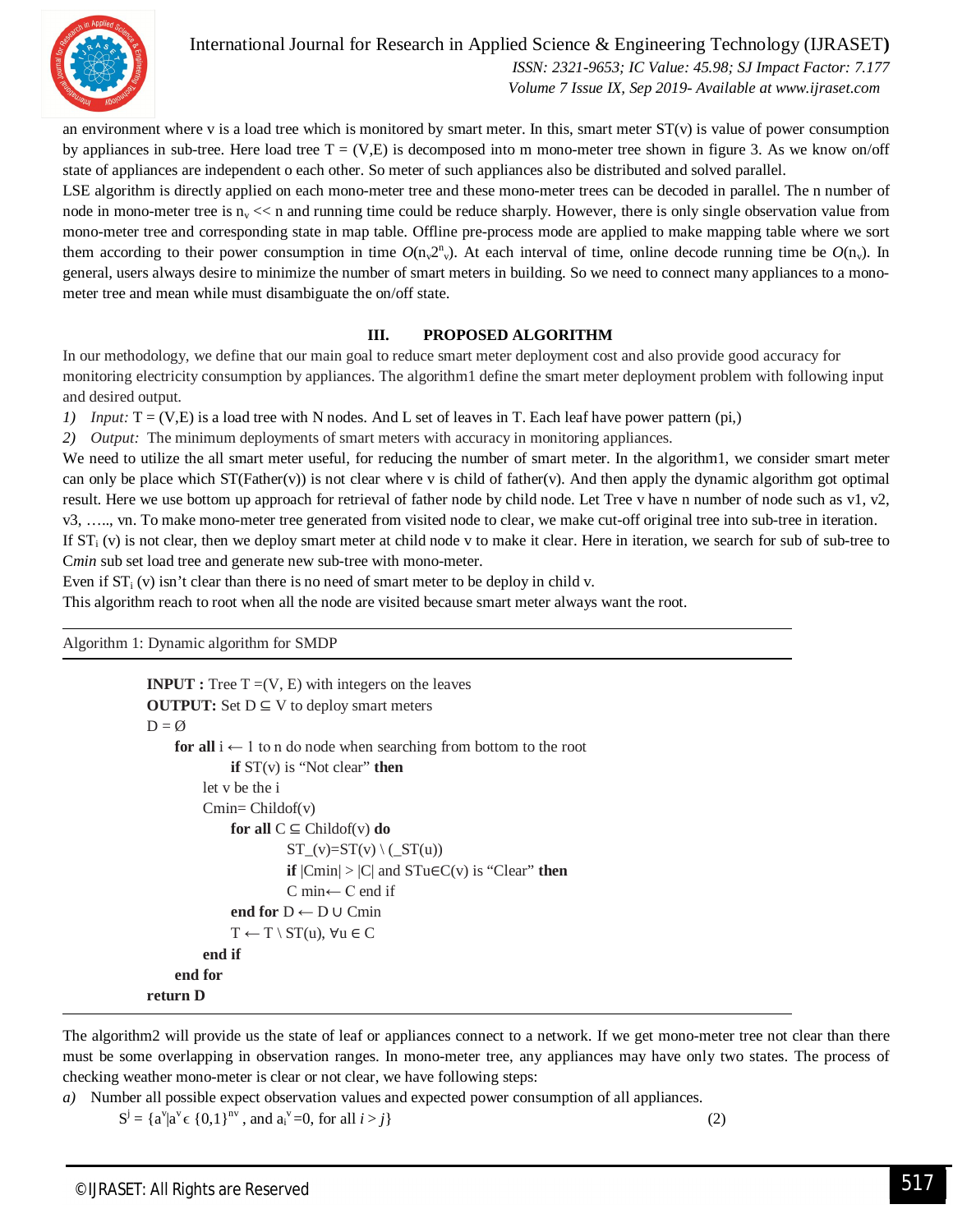

*b)* Detect overlapped observation segments existence between each two successive observation range. Algorithm 2 has detection of state of appliances and further iteration to get state of child node. This clear and not clear judgement with running time  $O(Bn_v^2)$  needed for each subset.

```
Algorithm 2: State of vector detection
```

```
INPUT : A tree ST(v)RETURN: "Clear" if ST(v) is clear; "Blurry" otherwise.
for all \hat{z} \leftarrow 1 to n B do
Uv\lceil 2 \rceil = 0, \thetav\lceil 2 \rceil = 0end for
Uv[0] = 1for all pi, i = 1...nv do
               for all \mathbf{\hat{z}} \leftarrow \mathbf{n} \mathbf{v}B downto 1 do
                              if \hat{z} - p_i^{\text{v}} \ge 0 and U_{\text{v}}[\hat{z} - p_i^{\text{v}}] = 1then
                                            if U_v \lceil z \rceil = 1 then
                                            return "not clear"
                                            else
                                                           U_v[<sup>\hat{z}</sup>] = 1θ_v[^{\hat{z}}] = max{ θ_v[^{\hat{z}}], (θ_v[^{\hat{z}}]] (^{\hat{z}}z-p_i^{\hat{v}}) + θ_i^{\hat{v}}p_i^{\hat{u}}) / \hat{z}}end if
                             end if
               end for
end for
\hat{z}_1 \leftarrow 0For all z_2 \leftarrow z_1 + 1 to n_vB do
              If U_v [^2Z_2] = 1 then
                             If \hat{z}_2 - \hat{z}_1 \leq \theta_{\rm v} \hat{z}_1 \hat{z}_1 + \theta_{\rm v} \hat{z}_2 \hat{z}_2 then
                             return "Not clear"
                             else
                             \hat{z}_1 = \hat{z}_2end if
               end if
end for
return "clear"
```
# **IV. SIMULATION RESULT**

Our algorithms were theoretical analysed and numerical evaluated for provide performance and effectiveness. We performed simulation on our algorithm in different appliances power distribution, different scale and different node. We proving the dynamic algorithm's performance on cost saving and compare with greedy algorithm's and optimal smart meter deployment.

# *A. Performance In Deployment Cost*

Under different setting, our algorithm provide cost saving performance even in error-free state on load tree. We evaluate our algorithm preformation under three kinds of power distribution, such as uniform distribution, exponential distribution and power distribution. The number of meter deployed divided by number appliances is known as cost ratio.

#### *B. Performance Monitoring*

We provide error-free monitoring guarantee through our algorithm. Normal distribution has been used for simulating real time consumption. Over all decoding accuracy of our algorithm is 92%. Thus it prove that our algorithm provide efficient power performance than greedy and optimal algorithm.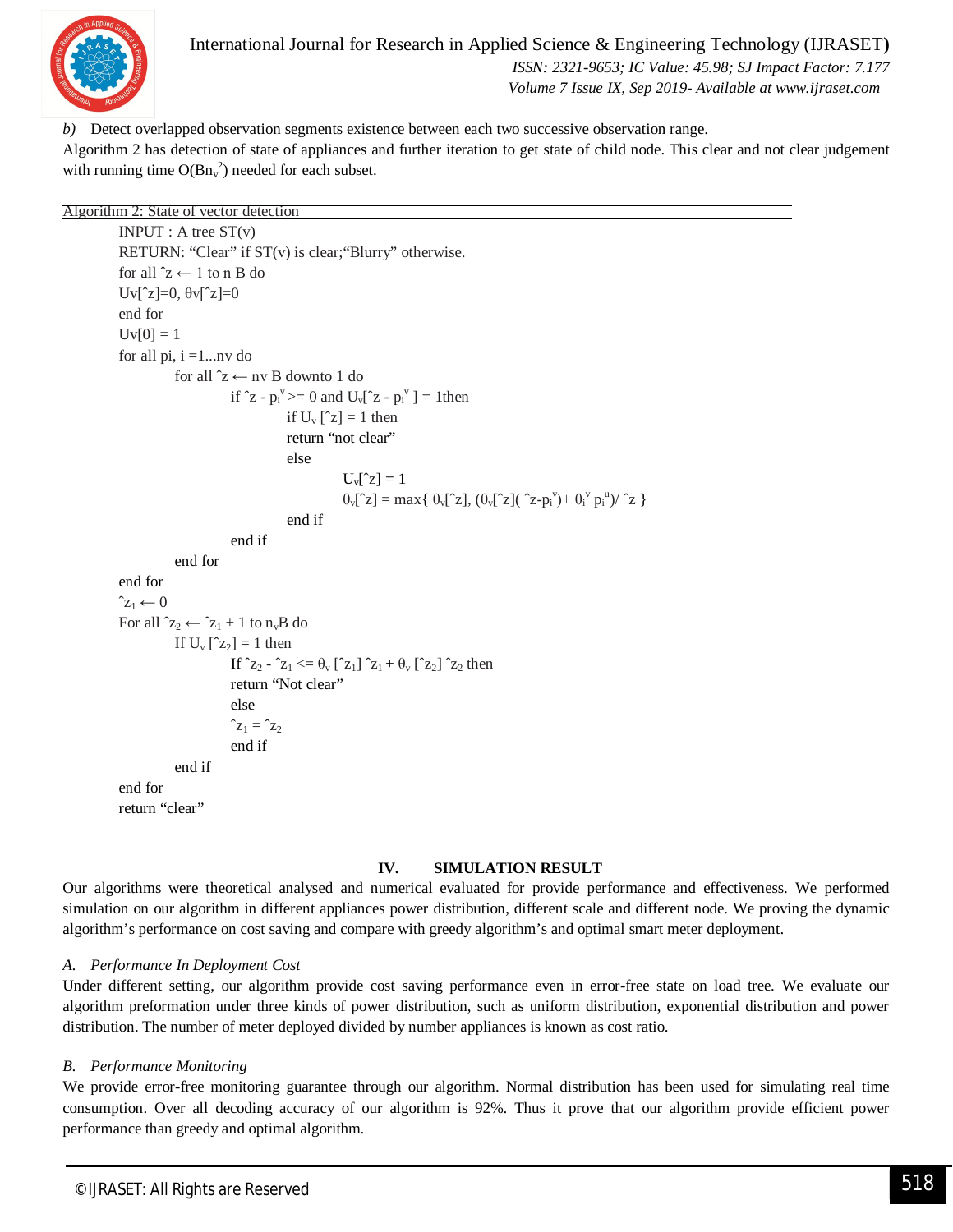

International Journal for Research in Applied Science & Engineering Technology (IJRASET**)**  *ISSN: 2321-9653; IC Value: 45.98; SJ Impact Factor: 7.177 Volume 7 Issue IX, Sep 2019- Available at www.ijraset.com*





Figure 2. Cost ratio with respect to monitoring the load tree



Figure 3. state detection result by decoding algorithm

| Performance of our proposed dynamic algorithm for SMDP |     |     |     |     |     |     |
|--------------------------------------------------------|-----|-----|-----|-----|-----|-----|
| Appliances in load tree                                |     | 12  | 16  | 20  | 24  | 28  |
| Meter (Dynamic algorithm)                              | 2.3 | 2.3 | 3.1 | 4.1 | 4.5 | 5.4 |
| Meter (Greddy algorithm)                               | 2.2 | 2.3 | 3.2 | 4.2 | 4.8 |     |
| Meter (Optimal algorithm)                              |     | 2.2 | 3.2 | 4.  | 4.6 | 5.5 |

Table I

*C. Comparison of Dynamic Algorithm with Greddy and Optimal Algorithm*

We made an analysis were dynamic algorithm, greedy algorithm and optimal algorithm in tabular format. In our simulation, we consider brute force algorithm to optimal solution on random generated power by 8 to 28 appliances. As in give solution, we getting average performance closer to 1, which determine dynamic algorithm can find solution accurately.

# **V. CONCLUSION**

The optimal smart meter deployment and accuracy in state of appliance are been the two main concern of this paper. The decoding of state determines error-free condition for appliances. After [15] then optimal smart meter deployment strategy has necessary condition of NP-hard and approximation algorithm to solve the problem. Simulation result show the reduction in smart meter deployment over various power loads.

There are many ways to extend our work. For example working with [14] multi-mode and distributed patterns. And time dependency of state of appliances, more number of energy can be saved.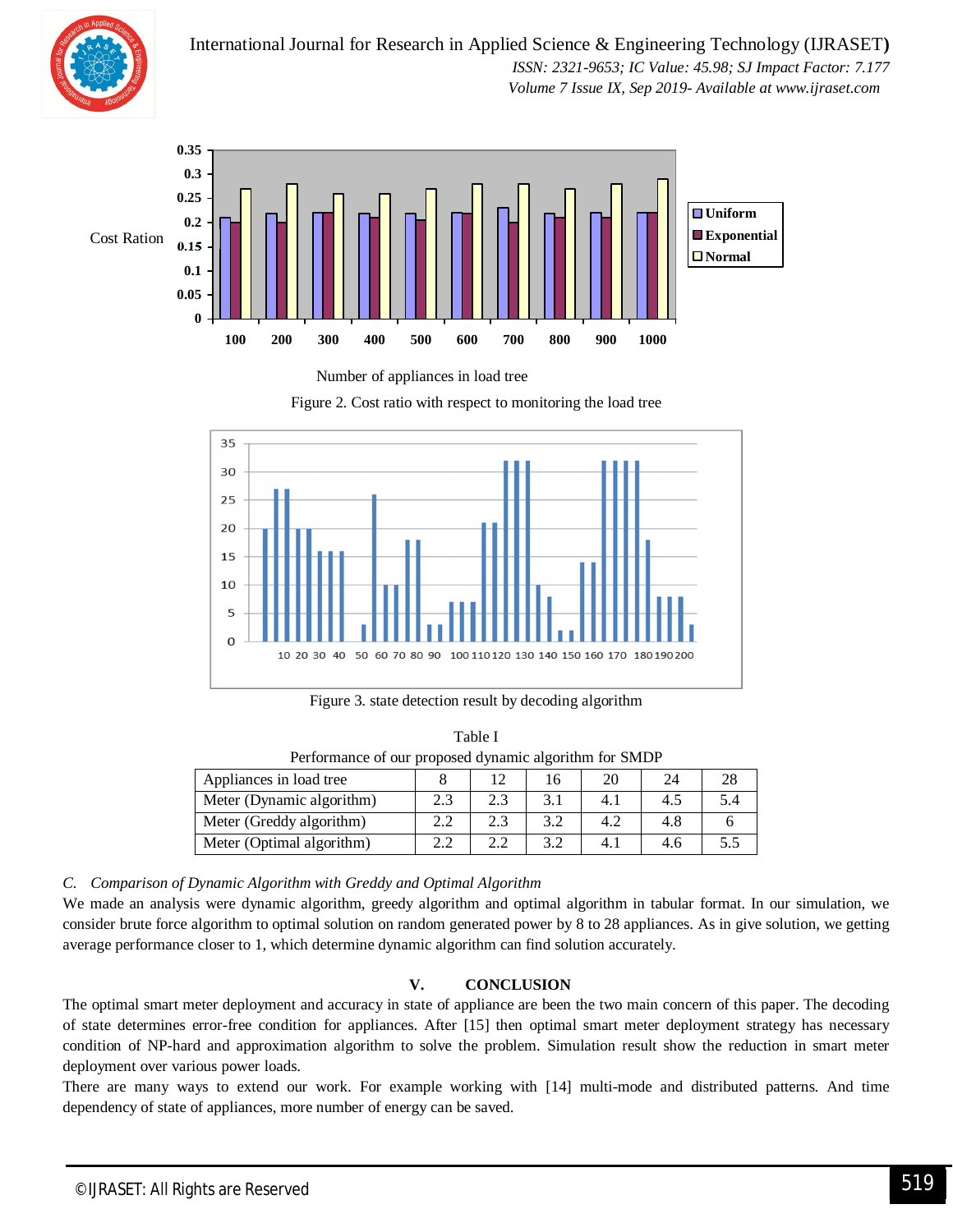International Journal for Research in Applied Science & Engineering Technology (IJRASET**)**



# *ISSN: 2321-9653; IC Value: 45.98; SJ Impact Factor: 7.177*

 *Volume 7 Issue IX, Sep 2019- Available at www.ijraset.com*

#### **REFERENCE**

- [1] U.S. DOE., "Buildings energy data book," 2010. [Online]. Available: http: //buildingsdatabook.eere.energy.gov
- [2] CBECS, "Commercial buildings energy consumption survey," 2003. Available: http://www.eia.doe.gov/emeu/cbecs
- [3] G. W. Hart, "Nonintrusive appliance load monitoring," in Proceedings of the IEEE, December 1992, pp. 1870–1891.
- [4] S. Patel, T. Robertson, J. Kientz, et al, "At the flick of a switch : Detecting and classifying unique electrical events on the residential power line," Work, vol. 4717, pp. 271–288, 2007.
- [5] L. Farinaccio and R. Zmeureanu, "Using a pattern recognition approach to disaggregate the total electricity consumption in a house into the major end-uses," Energy and Buildings, vol. 30, no. 3, pp. 245–259, 1999.
- [6] Y. Wang, X. Hao, L. Song, C. Wu, Y. Wang, C. Hu, and L. Yu, "Tracking states of massive electrical appliances by lightweight metering and sequence decoding," in Proceedings of SensorKDD'12. ACM, 2012, pp. 34–42.
- [7] Hao, Xiaohong, et al. "Smart meter deployment optimization for efficient electrical appliance state monitoring." Smart Grid Communications (SmartGridComm), 2012 IEEE Third International Conference on. IEEE, 2012.
- [8] X. Jiang, M. Van Ly, J. Taneja et al., "Experiences with a high-fidelity wireless building energy auditing network," in Proceedings of ACM SenSys, Berkeley, CA, 2009.
- [9] M. Kazandjieva, O. Gnawali B. Heller et al., "Identifying energy waste through dense power sensing and utilization monitoring," Stanford PowerNet technical report, 2010.
- [10] R. Tibshirani, "Regression shrinkage and selection via the lasso," Journal of the Royal Statistical Society, Series B, vol. 58, pp. 267–288, 1994.
- [11] Dehdarian, Amin. "Scenario-based system dynamics modeling for the cost recovery of new energy technology deployment: The case of smart metering rollout." Journal of Cleaner Production 178 (2018): 791-803.
- [12] Barua, Antara Mahanta. "Smart Metering System for Energy Conservation and its Implementation in Assam." (2018).
- [13] Hopf, Konstantin, Mariya Sodenkamp, and Thorsten Staake. "Enhancing energy efficiency in the residential sector with smart meter data analytics." Electronic Markets (2018): 1-21.
- [14] Abdmouleh, Zeineb, Adel Gastli, and Lazhar Ben-Brahim. "Survey about public perception regarding smart grid, energy efficiency & renewable energies applications in Qatar." Renewable and Sustainable Energy Reviews 82 (2018): 168-175.
- [15] Reka, S. Sofana, and Tomislav Dragicevic. "Future effectual role of energy delivery: A comprehensive review of Internet of Things and smart grid." Renewable and Sustainable Energy Reviews 91 (2018): 90-108.
- [16] Lesic, Vedran, et al. "Consumers' perceptions of energy use and energy savings: A literature review." Environmental Research Letters 13.3 (2018): 033004.